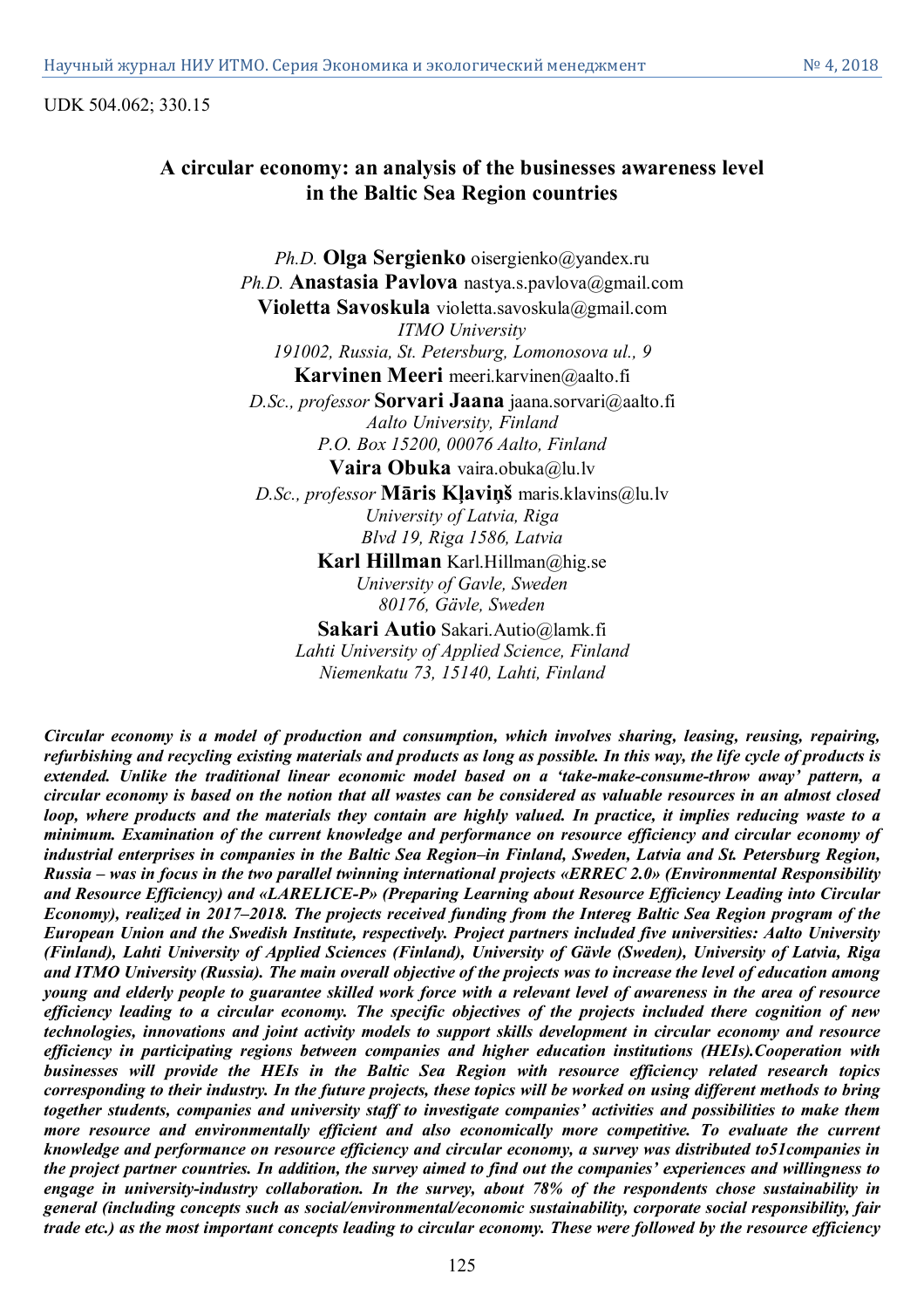*concept: (waste minimization, energy efficiency, material efficiency etc.) with 76% of the responses. The results will promote the sharing of knowledge between universities and companies, offer valuable information on the competences needed in working life, and may lead to new cooperation between Baltic, Nordic and Russian companies and universities.*

*Keywords:* circular economy, resource efficiency, energy efficiency, life cycle, waste, company, university, cooperation, survey.

DOI: 10.17586/2310-1172-2018-11-4-125-138

# **Экономика замкнутого цикла: анализ уровня осведомленности бизнеса в странах региона Балтийского моря**

*Канд. техн. наук* **Сергиенко О.И.** oisergienko@yandex.ru *Канд. экон. наук* **Павлова А.С.** nastya.s.pavlova@gmail.com **Савоскула В.А.** violetta.savoskula@gmail.com *Университет ИТМО 191002, Россия, Санкт-Петербург, ул. Ломоносова, д. 9* **Карвинен Меери** meeri.karvinen@aalto.fi *Д-р физ. наук, профессор* **Сорвари Яна** jaana.sorvari@aalto.fi *Университет Аалто 15200, Финляндия, 00076 Аалто* **Обука Вайра** vaira.obuka@lu.lv *Д-р хим. наук, профессор* **Клавинс Марис** maris.klavins@lu.lv *Университет Латвии 1586, Латвии, Рига, Блвд 19* **Хиллман Карл** Karl.Hillman@hig.se *Университет Евле 80176, Швеция, Евле*

**Сакари Аутио** Sakari.Autio@lamk.fi

*Университет прикладных наук Лахти 15140, Финляндия, Лахти, ул. Ниеменкату 73*

*Экономика замкнутого цикла – это модель производства и потребления, которая включает в себя обмен, лизинг, повторное использование, ремонт, восстановление и переработку существующих материалов и продукции в течение максимально длительного срока. При этом жизненный цикл продукции увеличивается. В отличие от традиционной линейной экономической модели, основанной на принципе «бери, делай, выбрасывай», экономика замкнутого цикла основана на представлении, что все отходы можно рассматривать как ценные ресурсы в почти замкнутом цикле, в котором продукция и материалы, имеют высокую ценность. На практике это подразумевает сокращение отходов до минимума. Современные знания и достижения в области ресурсной эффективности и экономики замкнутого цикла на уровне промышленных предприятий были изучены в компаниях в странах региона Балтийского моря – Финляндии, Швеции, Латвии и России (Санкт-Петербург) в рамках двух международных проектовпартнеров «ERREC 2.0; Экологическая ответственность и ресурсная эффективность» и «LARELICE-P; Исследование ресурсной эффективности, ведущей к циркулярной экономике», которые были реализованы одновременно в 2017–2018 гг. при финансовой поддержке европейской программы Intereg Регион Балтийского моря и Шведского института, соответственно. Оба проекта были выполнялись при активном сотрудничестве пяти университетов: Университета Аалто (Финляндия), Университета прикладных наук Лахти (Финляндия), Университета Евле (Швеция), Латвийского университета, г. Рига и Университета ИТМО (Россия). Основной целью проектов являлось повышение уровня образования среди молодежи, гарантирующего квалифицированную рабочую силу. Задачи проектов включали изучение новых технологий, инноваций и моделей совместной деятельности компаний и вузов для развития компетенций в области экономики замкнутого цикла и ресурсоэффективности в участвующих регионах. В рамках*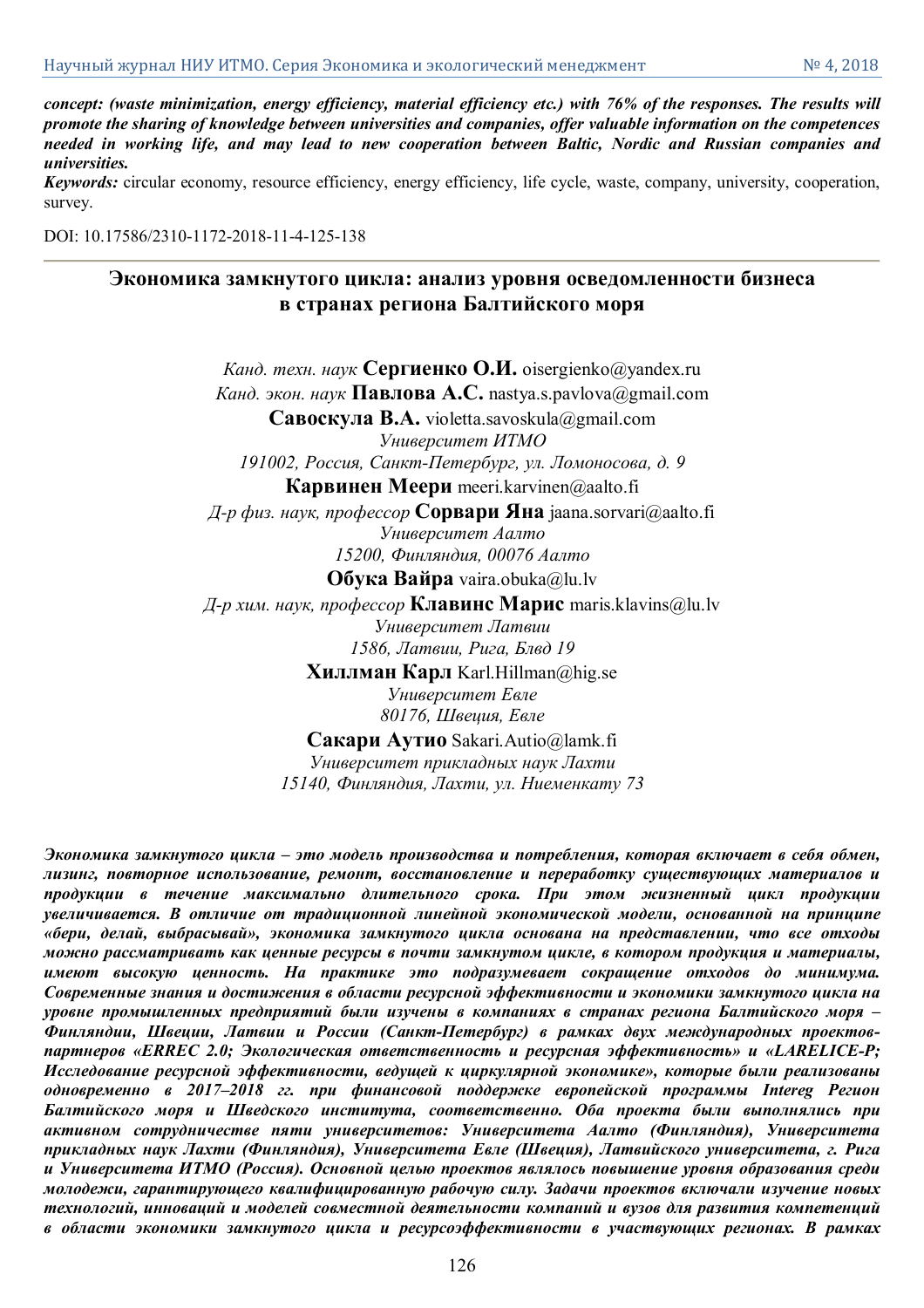*проектов был проведен опрос 51 компании в четырех странах для оценки текущих знаний в области экономики замкнутого цикла, достигнутых результатов по повышению ресурсной эффективности, а также возможностей сотрудничества университетов и компаний. В качестве наиболее важной концепции, ведущей к циркулярной экономике, респонденты выбрали устойчивое развитие в целом (включая такие понятия, как социальная/экологическая/экономическая устойчивость, корпоративная социальная ответственность, справедливая торговля и т. д.), данный вариант выбрали 78,43% компаний. Следующими по значимости компании выбрали: эффективность использования ресурсов (минимизация отходов, энергоэффективность, эффективность использования материалов и т. д.) – 76,47%, предотвращение загрязнения воздуха и почвы – 39,22%, очистка сточных вод – 29,41% и смягчение/ адаптация к изменению климата – 21,57%. Полученные результаты способствуют улучшению обмена знаниями между университетами и компаниями, предоставляют ценную информацию о необходимых трудовых компетенциях и могут привести к развитию сотрудничества между балтийскими, скандинавскими и российскими компаниями и университетами.*

*Ключевые слова:* экономика замкнутого цикла, ресурсная эффективность, энергоэффективность, жизненный цикл, отходы, компания, университет, сотрудничество, опрос.

## **Introduction**

Depletion of natural resources and pollution caused by waste, have increased the importance of circular economy and resource efficiency also in the Baltic Sea Region, a highly heterogeneous area in economic, environmental and cultural terms. The unique features of the Baltic Sea, and its environmental pressures, demand a broad regional approach to combat its long-term deterioration. This fact is acknowledged through a joint action in HELCOM, although there is a need for increased coordination among sectoral policies [1].

The participating countries share many common resources and demonstrate considerable interdependence; however, actions in one area can very quickly have consequences for other parts of the region. In these circumstances, the project area could be a model of regional co-operation where new ideas and approaches can be tested and developed over time as examples of best practices. Within the existing financial and legal frameworks, there are great opportunities for effective action through closer cooperation and co-ordination.

Energy supply and security is a particular concern: even though some countries in the region have substantial indigenous sources of energy, most countries must rely on imports. Therefore, interconnections need to be further developed and diversified to offset possible interruptions. Human relationships are also important and can be strengthened by actions in the fields of education, tourism and health [2].

The concept 'circular economy' is understood as an economy characterized by a restorative and closed nature. Minimization of the consumption of primary raw materials and the volume of processed resources, accompanied by a decrease in the generation and disposal of waste in landfills, is its key element. The literature highlights the following key features of the circular economy: maintaining the balance of natural resources, optimizing resource consumption processes, and fostering economic and environmental efficiency of systems by revealing and designing out negative environmental externalities [13, 14]. However, despite the undertaken regulatory measures both in the European Union and Russia, this theoretical model is not fully implemented into practice. The concept of circular economy needs the involvement of its stakeholders – promoters to be effectively implemented [15].

Besides the concern of saving natural resources, the economic driver to move towards circular economy is important. Circular economy and resource efficiency may improve the competitiveness of companies. EU published the Circular Economy Package at the end of year 2015 [3]. According to the package, regional actions are needed to move towards circular economy. The transition to a circular economy requires systematic changes, e.g. in waste management, and regions play a central role in the process [4]. To close the loops of material streams through recycling of residues, such as agricultural waste and sludge, as well as to add skills and adapt best available techniques (BATs) and innovations, cross-border joint activities are required. The Environmental report of the South-East Finland – Russia ENPI CBC recognizes that companies lack the financial resources or skills to develop environmental matters [5].

In Russia, the transition towards BATs and implementation of modern technologies was initiated in 2014 after the adoption of amendments to the Federal law on Environmental Protection [6]. Since then, a number of pre-standards and additional national standards on the implementation of BAT principle developed by the Russian Bureau of Best Available techniques have been drawn up thus forming a basis for the environmental industrial policy [7].

The BAT reference documents (BREFs) reflect technological parameters, such as consumption of raw materials, energy and water and generation of waste, etc. associated with certain sectors [8, 9].With regard to waste generation, technological parameters are established in all «vertical» BREFs, and in a number of «horizontal» standards for the utilization of waste [10]. Under conditions of a lack of investments aimed at industrial renovation, additional financial support instruments are needed to provide the transition process. Meanwhile, more than 90% of all municipal solid waste generated in Russia ends up to disposal. The area of land occupied by landfills and unauthorized dumps totals 47.7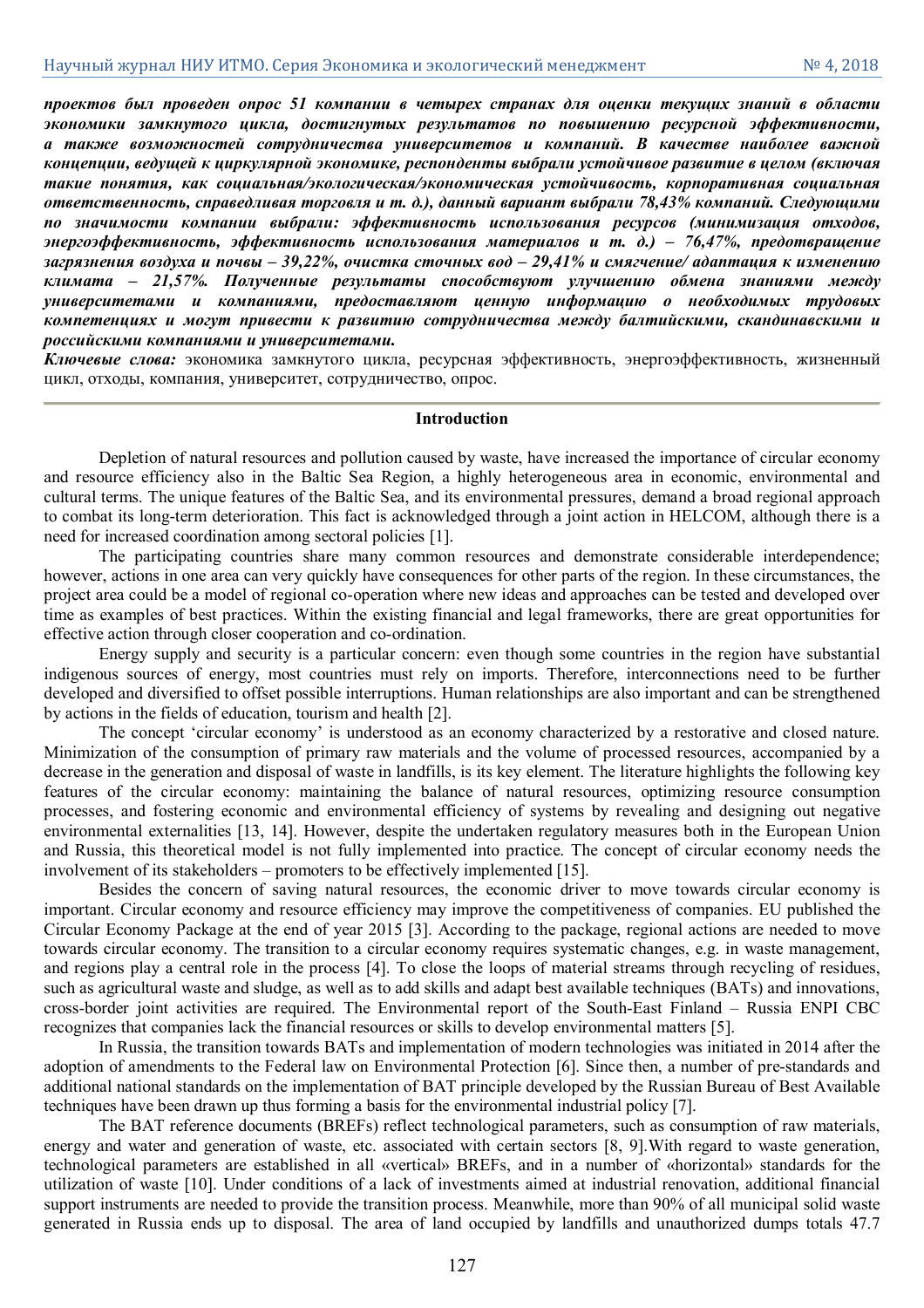thousand hectares in the Russian Federation. These facts determine the urgent need for an in-depth analysis of circular economy and principles underlying it, as well as a practical implementation of these principles [11, 12].

The significance of the relatively complex and new issue of circular economy is reflected on the rapidly changing working life and has created a new demand for knowledge intensive education. The know-how of participating universities Aalto University (Finland), Lahti University of Applied Sciences (Finland), University of Gävle (Sweden) and ITMO University (Russia) addresses this need by supporting the development of skills for the implementation of circular economy and resource efficiency across the border in collaboration between companies and HEIs by introducing new technologies, innovations and joint activity models.

The educational institutions in the Baltic Sea Region are facing the challenge to keep up with the development. Especially those fields of study, which require the understanding of the bigger picture, are changing rapidly. Working with circular economy and resource efficiency requires swift delivery of information to those actors who can influence on their implementation.

Companies face the challenge of obtaining sufficiently competent labor force and supporting the lifelong learning of elderly staff. To support the companies in the transition towards circular economy and more resource efficient working methods, new innovative training needs to be developed. Also, university students are facing common territorial challenges, that is, the challenge of acquiring experience that guarantees employment. To ensure the quality of education, institutions are increasing cooperation with each other and with the labor market. The goal is to respond to the needs of the actual work field.

#### **Methodology of the survey and companies involved**

The survey of the current practices in the companies around the Baltic Sea Region to implement resource efficiency was conducted in 2017-2018. It was realized by sending a questionnaire to companies in varying sectors in Finland, Sweden, Latvia and St. Petersburg, Russia.

Each project partner appointed a person or a team to distribute the questionnaire to selected companies in their country. Since the target was to have responses from around 20 companies per country, it was agreed that the number of companies receiving the questionnaire should be at least double. Moreover, as the main aim of the survey was to find suitable and interested companies for future educational collaboration, it was agreed that each country was free to choose the most suitable companies to contact. This was also to ensure a sufficient response rate. The questionnaire was distributed to selected companies by emails, while some respondents gave their responses orally by telephone.

The survey comprised two main parts: (1) the current knowledge and performance on resource efficiency and (2) experiences and willingness to engage in university-industry collaboration. The first part included the following items or questions:

1. Select up to 3 most important concepts, into which your company is committed at strategic level (please, answer from the point of view of your business operations)

2. Which of the following sustainability-related certificates or standards does your company implement?

3. To what extent has your company implemented the following circular economy-related activities in practice? (Scale 0–5, 0=not at all, 5=To very great extent)

4. Select those phases of the production chain, in which your company implements resource efficiency. Specify also how you implement it in practice into the text box.

5. Select those phases in the production chain, in which your company has some specific development targets related to circular economy, and define the targets briefly into the text box.

Based on the results of the second part of the survey, it was possible to identify what aspects should be taken into account when selecting companies for the next project. The second part of the survey included the following items or questions

6. Does your company have previous experience in collaborating with higher education institutes? Please, select the experience you have, and indicate how many years you have collaborated (options: <1, 1–4, 5–10, >10 years)

7. How satisfied is your company with the collaboration with higher education based on your experiences? (Scale 1–5, 1=Not at all satisfied, 5=Very satisfied)

8. What kind of collaboration with higher education would your company like to create in the future ?

9. To what kind of resource efficiency-related positions does your company hire recently graduated engineers?

10. Select the five (5) most important skills you expect those graduates to have, from the viewpoint of implementing circular economy/resource-efficiency in your company.

The number and unequal distribution of respondents among the four countries restricted the making of reliable conclusions. Some indicative key results can still be presented and utilized when selecting the companies for the future collaboration.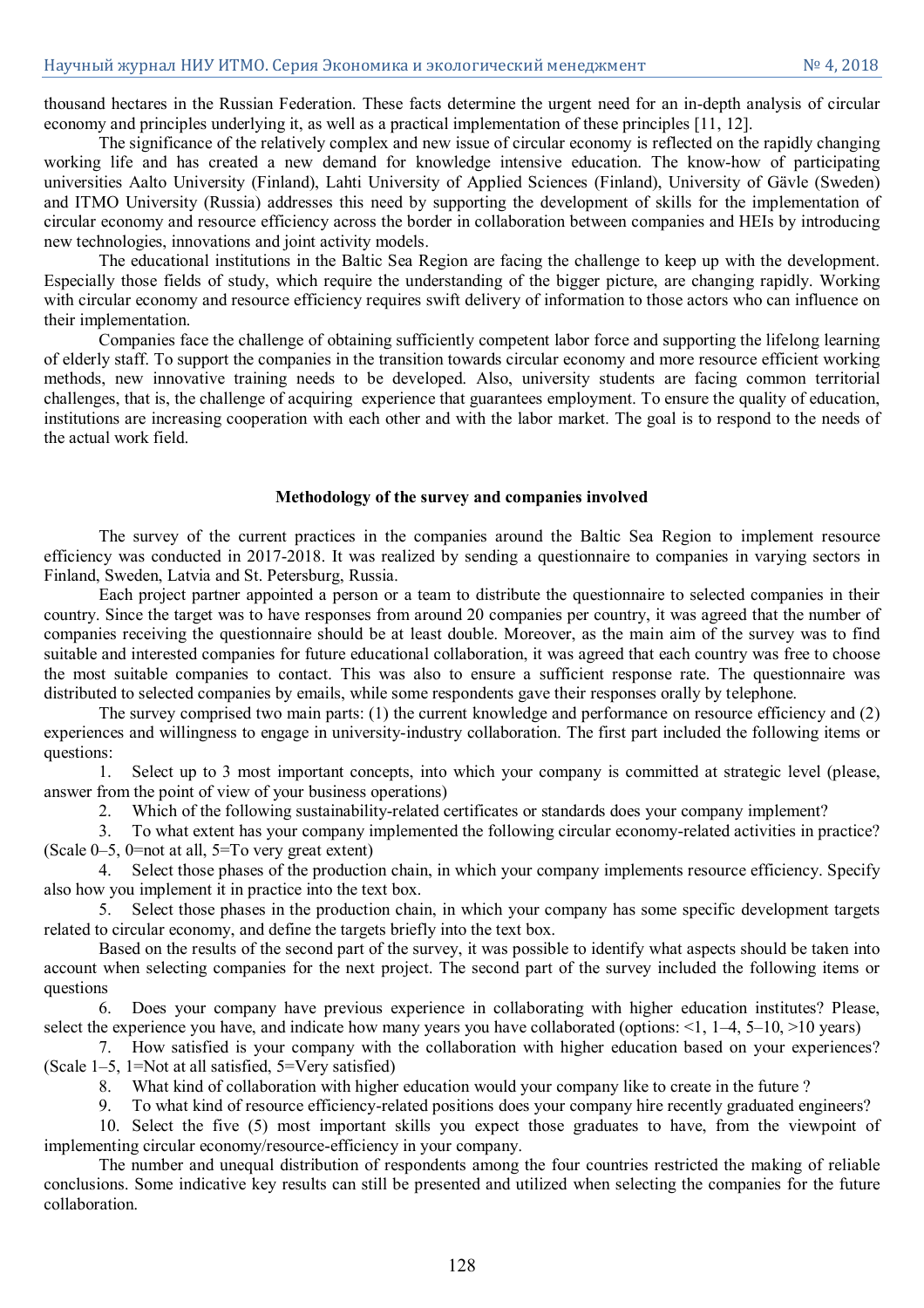#### **Survey results**

According to the results from 51 companies, the most important sustainability concept followed at the strategic level is sustainability in general (including concepts such as social/environmental/economic sustainability, corporate social responsibility, fair trade etc.), which was chosen by 78% of the companies. This was followed by resource efficiency (waste minimization, energy efficiency, material efficiency etc.) – 76%, prevention of air pollution/contamination of soil – 39%, water pollution control – 29%, and climate change mitigation/adaptation – 22%.

In addition, some 10% of the respondents mentioned the 'preventing/compensating biodiversity loss' while 4 % of the respondents selected the option 'other sustainability-related concepts'. Only few (4%) selected the option 'I don't know' (Figure 1).

We can compare the results of this survey with those of the survey «European SMEs and the Circular Economy» commissioned by the European Commission (Directorate-general environment and coordinated by the Directorate-general for communication) [16], implemented in April 2016 and published in June 2016. The key findings of this EU-level survey were (Figure 2):

– almost three quarters of companies (73%) undertook some circular economy related activities, the most common being minimization of waste by recycling, reuse or selling of waste to another company (55%), or re-planning of energy use to reduce consumption (38%);

– the larger the company, the more likely it has undertaken at least one action towards the implementation of circular economy: 72% of the smallest companies have done so, compared to 89% of the companies with 50–250 employees;

– the higher a company's turnover, the more likely it has undertaken at least one action towards the implementation of circular economy: 69% with the lowest turnover have done so, compared to 80% of the companies with the highest turnover.

According to the survey conducted in the ERREC and LARELICE projects, the most common sustainabilityrelated certificates or standards include an environmental management system, ISO 14001 (61 % of the companies), followed by cradle to cradle, EPC energy performance, LEED, BREEAM, FSC, PEFC CE-marking, etc.(29% of the companies). Some 29% of the respondents indicated their company having another equivalent system not listed in the questionnaire. Other certificates included environmental certificates for building, BASTA, ISO 9001:2008 standard, OHSAS 18001, ISO 9001-2008, FSSC 22000 «Food Safety System Certification 22000», GreenZoom (Figure 3).

The practical actions that companies have taken to implement circular economy principle include the following (extent of actions expressed as an average value calculated from each response):

- recycling of waste 3.6 (scale:  $0$  – not at all, 5=To very great extent);

– energy efficiency (e.g. plans and actions to reduce energy consumption) 3.6 (scale:  $0$  – not at all, 5=To very great extent);

 other material efficiency (e.g. re-designing products or services to minimize material use/using recycled materials, from products to services-strategies) 3.1 (scale:  $0 - not$  at all,  $5 = To$  very great extent);

 $\sim$  industrial symbiosis with other companies (utilization of surplus/by-products) 2.9 (scale: 0 – not at all, 5=To very great extent);

water efficiency (e.g. reduced use /increased re-use of water) 2.8 (scale: 0 - not at all, 5=To very great extent);

– use of renewable energy 2.3 (scale:  $0$  – not at all,  $5 = To$  very great extent) (Figure 4).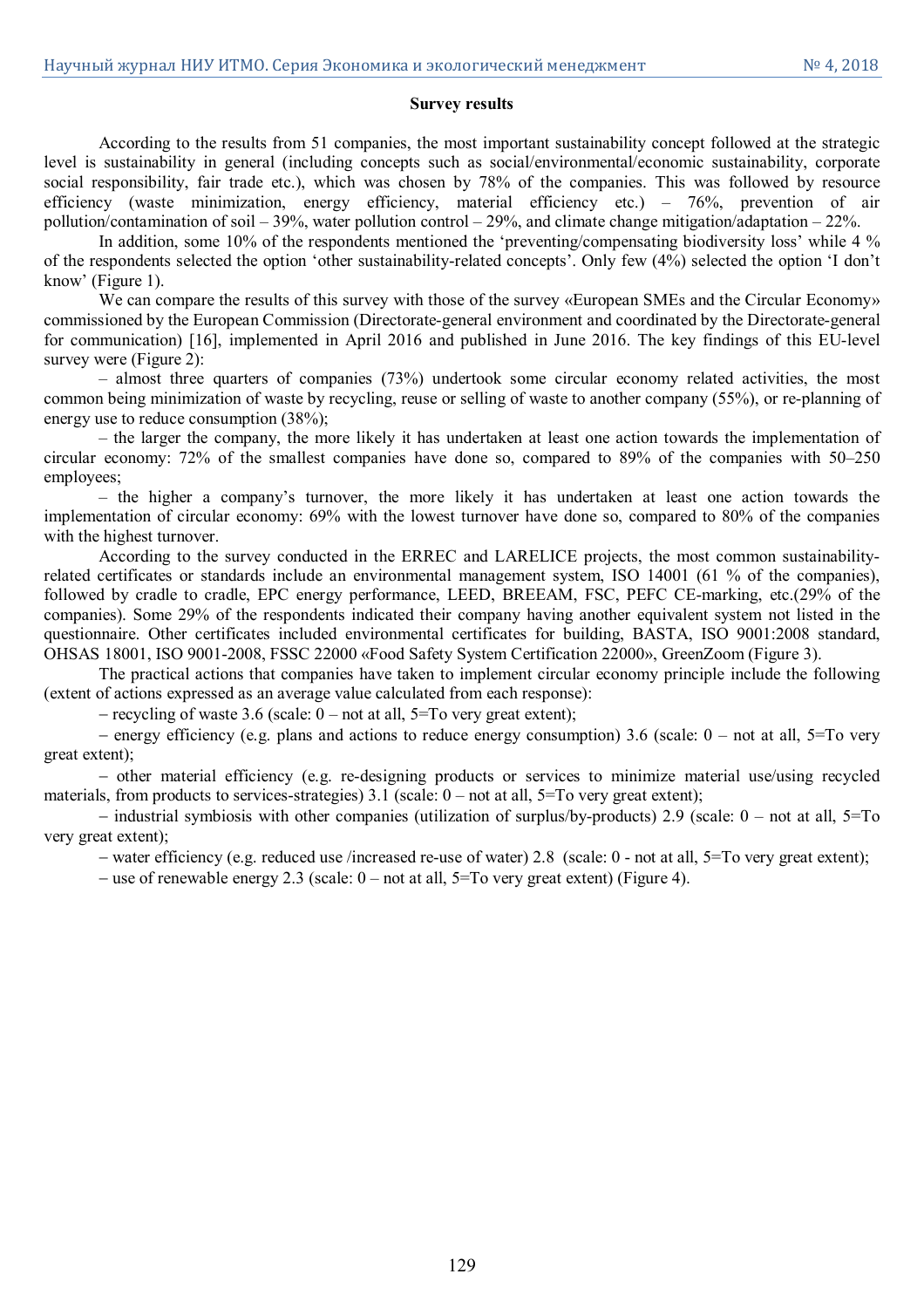

*Figure 1 – Country-specific results from the survey, question 1: What are three most important concepts, into which your company is committed at the strategic level? (number of responses = 51)*



#### *Figure 2 – Results from the EU-level survey [15].*

*Question: Has your company undertaken any of the following activities in the last 3 years? 1.1 Re-plan of the way water is used to minimize usage and maximize re-usage; c 1.2 Use of renewable energy; 1.3 Re-plan energy usage to minimize consumption;* 

*1.4 Minimize waste by recycling or reusing waste or selling it to another company; 1.5 Redesign products and services to minimize the use of materials or use recycled materials*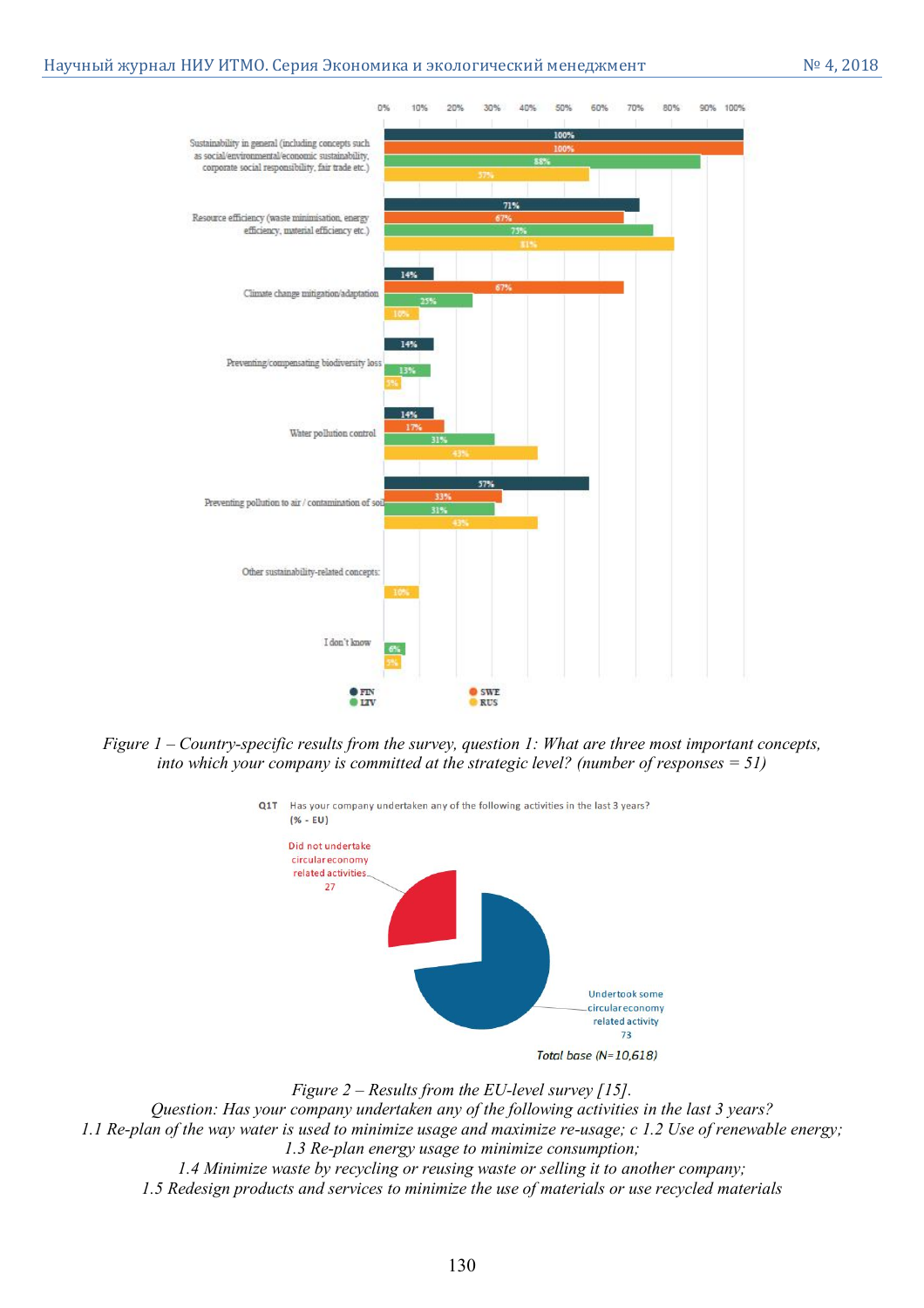

*Figure 3 – Country-specific results from the survey, question 2: Does your company implement sustainability-related certificates or standards? (Number of responses = 51)*

Process design, e.g. selection of raw materials, processes and equipment, emerged as the most common phase to implement resource efficiency in the production chain(in 63 % of the companies), with waste management (61%) being almost equally common (Figure 5). While product/service design (29%); selection of supplier and contracting (45%;); product/service deliveries (29%); and assembly, maintenance and support for the use phase (18%)were less frequently involved. Some 16% of respondents selected the option 'Other activities' and specified their response as follows:

– we impact our customers' processes through the planning solutions we offer;

– own wind power plants;

– all suppliers must sign our Code of conduct;

– as a consulting company, the impact is more on the work of the office rather than on the use of resources for customer-oriented activities;

– in the very design of the equipment we pay attention to make our equipment as convenient as possible when using it.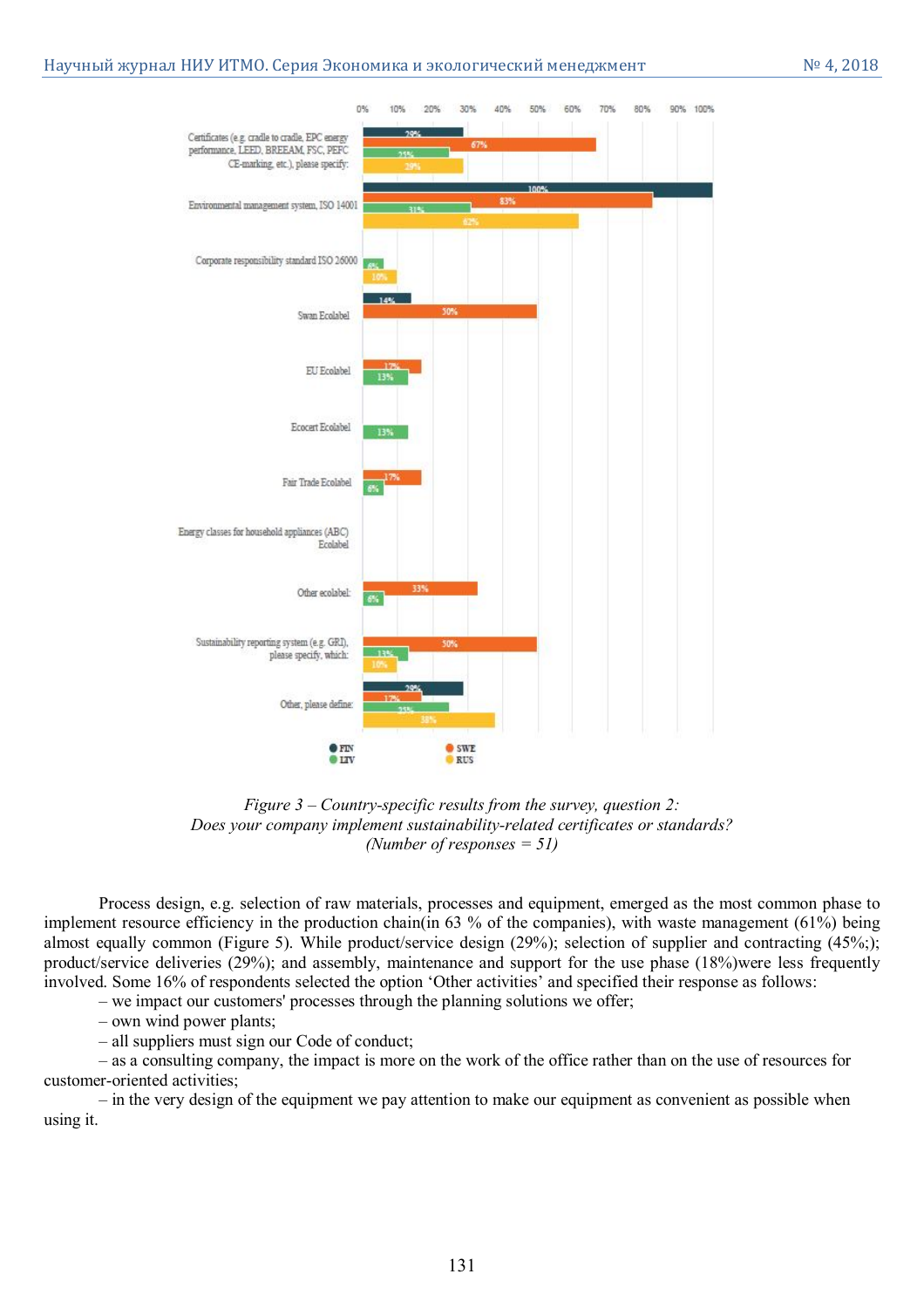

*Figure 4 – Country-specific results from the survey, question 3: To what extent has your company implemented the following circular economy-related activities in practice? (Scale 0-5, 0=not at all, 5=To very great extent)(Number of responses = 51)*

Similarly to the question related to the implementation of resource efficiency, process design (in 51% of the companies) and waste management (in 55% of the companies) were the most common phases to have some specific development targets related to circular economy (Figure 6). These were followed by product/service design (35%); selection of supplier and contracting (20%); product/service deliveries (18%); and assembly, maintenance and support for the use phase (16 %).About 20% of respondents selected the option 'Other' and specified their response as follows:

- all energy use will be renewable;
- Sustainable Development Goals;
- water usage ratio, energy usage ratio;
- the client is the king (at all stages of the chain);
- by providing advice, the appropriate technique is chosen depending on the needs of the client;
- there are no specific targets;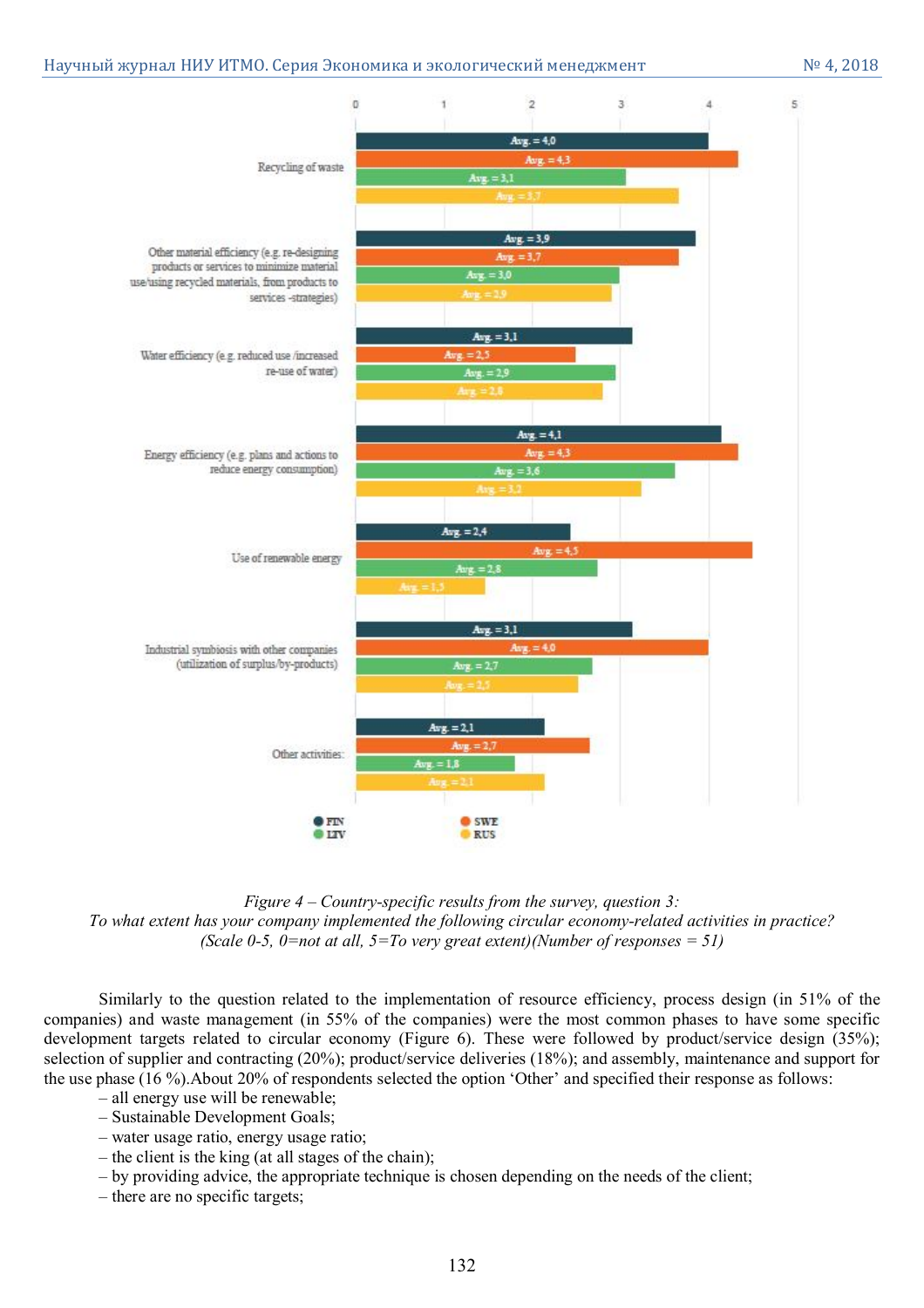– short-term and long-term goal is to survive, because in fact we carry out a social function without receiving any support from the state;

– we realize separate waste collection completely at our expense, this activity is unprofitable. We survive by minimizing our own needs and grants «from God.»; Continue in the same spirit.



*Figure 5 – Country-specific results from the survey, question 4: Select those phases of the production chain, in which your company implements resource efficiency. Specify also in the text box how you implement it in practice. (Number of responses = 51)*

The survey results did not show clearly that the previous experiences and companies' own development targets affect the willingness to and ways of collaborating intensively with higher education.

Most of the participating companies have offered internships and thesis positions to students, and had research collaboration with HEIs (Figure 7). Some of them have also offered lectures and cases to university courses and/or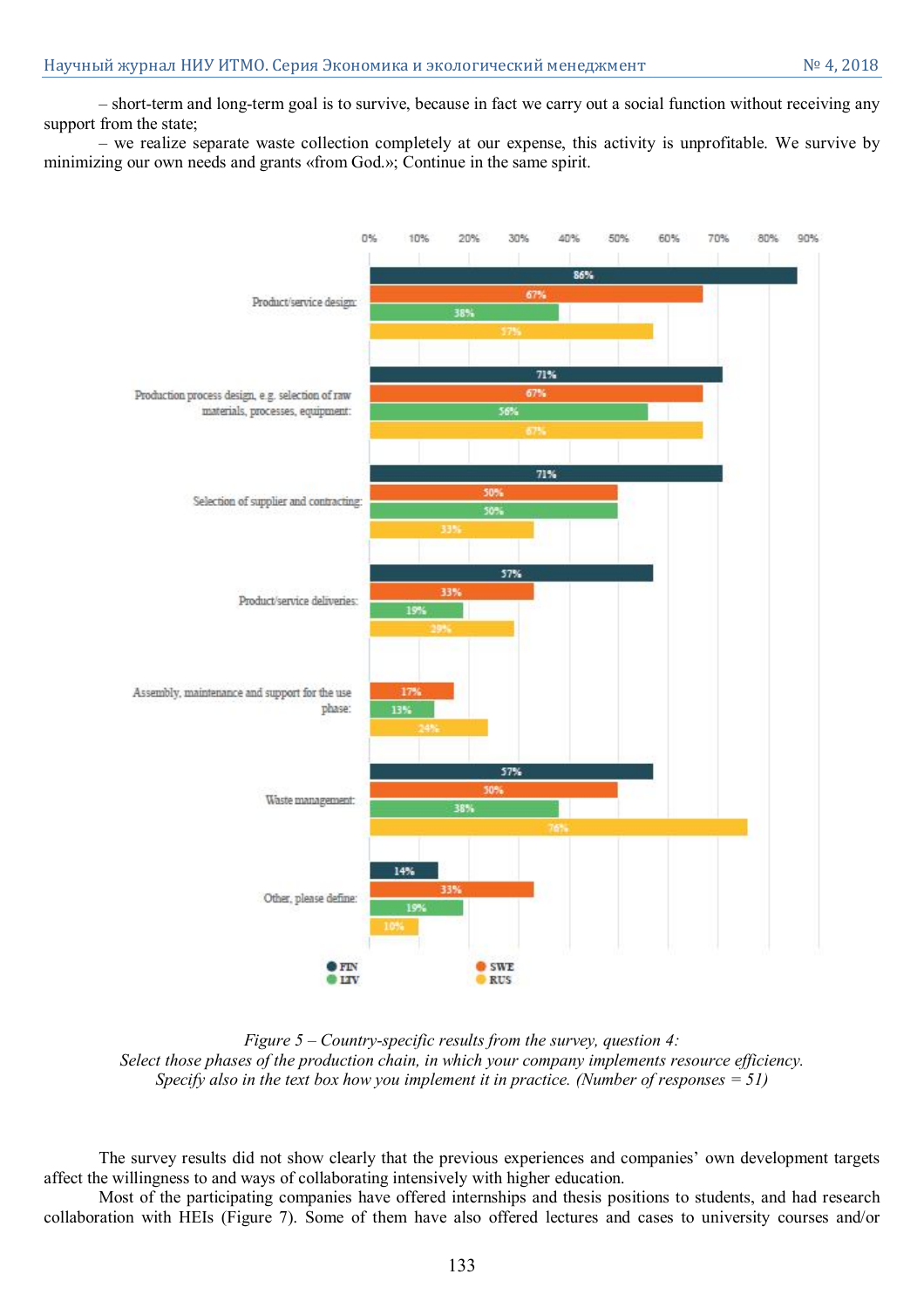received development ideas from courses. Other kind of collaboration that was mentioned in the responses included course planning, joint courses, data analysis, PhD collaboration and exchange of scientific news.



*Figure 6 – Country-specific results from the survey, question 5: Select those phases in the production chain, in which your company has some specific development targets related to circular economy, and define the targets briefly into the text box (Number of responses = 51)*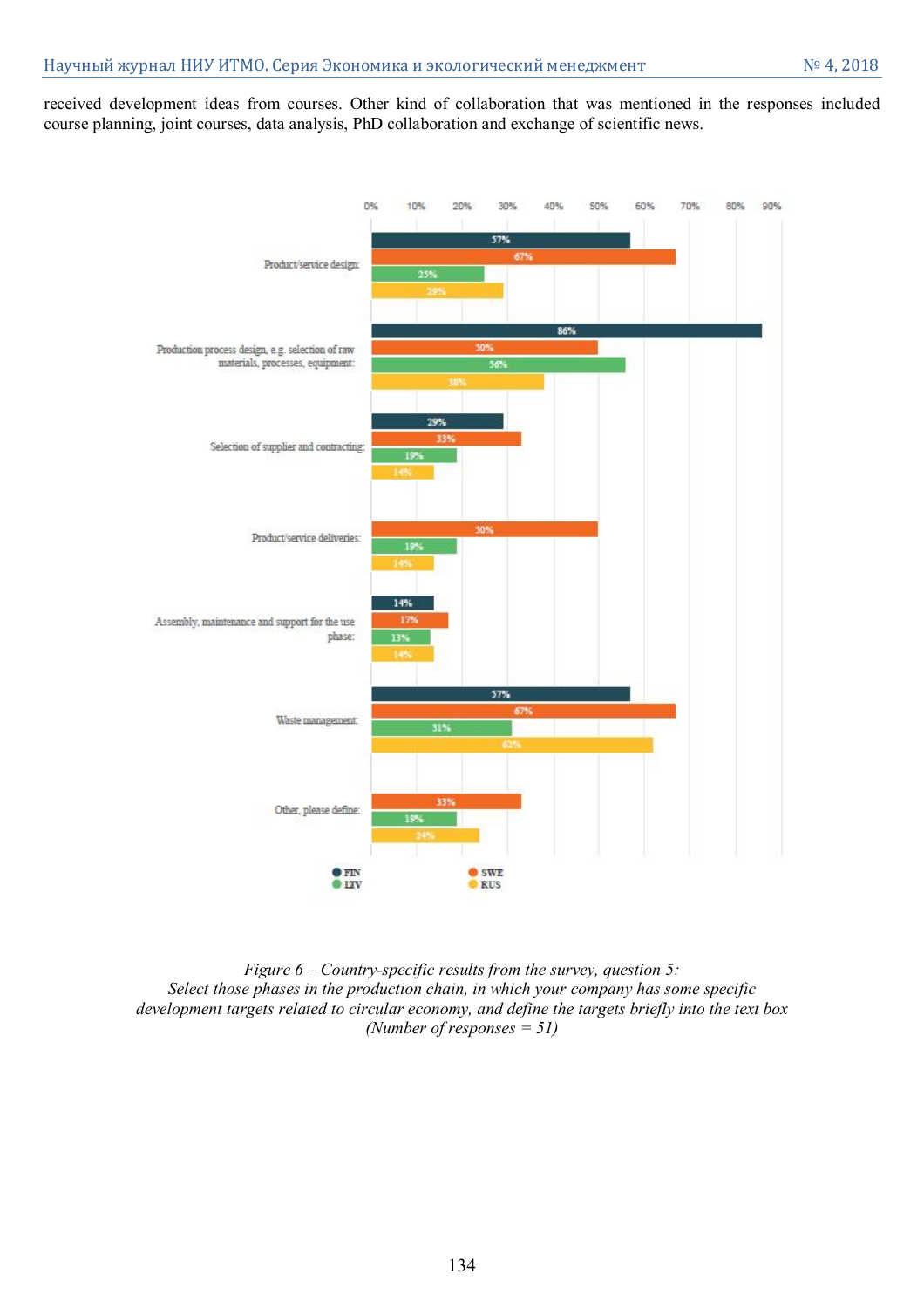

*Figure 7 – Country-specific results from the survey, question 6: Collaboration experience of all the companies (Number of responses = 51)*

Companies from Russia were most experienced in collaborating with universities, whereas the Swedish companies had slightly less experience (Figure 8). No clear correlation between the extent and frequency of collaboration was observed. Large companies had collaborated mostly in research, and by offering internships and thesis positions, whereas the micro- and medium-sized companies were most experienced in receiving development ideas and offering cases, in relation to their experience.



*Figure 8 – Country-specific results from the survey, question 8: Median values of the scores indicating previous experience in participating companies from different countries 0= no experience, 5=over 10 years of experience (Number of responses = 51)*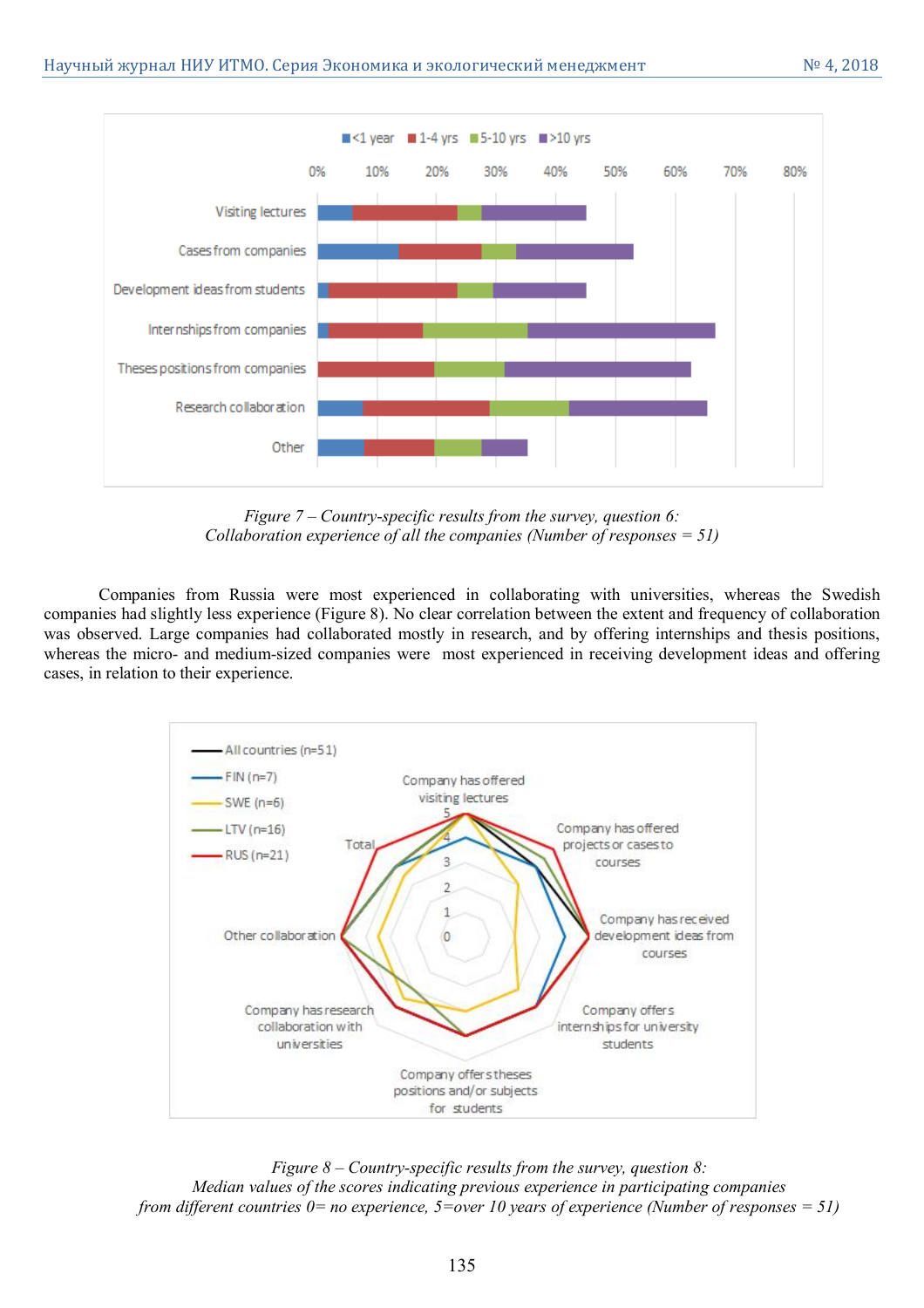Finally, the companies were asked to select the five most important skills that they expect their future employees (recent graduates from HEIs) to have. The most valued skills were analytical and critical thinking, future orientation, proactivity and initiative, group working skills, and problem solving (Figure 9.).

The four countries differed only slightly in their expectations (Table 1). The skills needed somewhat depended on the positions that the companies had to offer, however.

Table 1

# **Results from the survey: the top 5 skills of future graduates expected by the companies in different countries**

| Finland                 | Sweden                  | Latvia                  | Russia                  |
|-------------------------|-------------------------|-------------------------|-------------------------|
| Initiative/Proactive    | Future orientation      | Analytical and critical | Future orientation,     |
|                         |                         | thinking                | ability to anticipate   |
| Group work              | Analytical and critical | Initiative/Proactive    | Analytical and critical |
|                         | thinking                |                         | thinking                |
| Problem solving         | Organizing,             | Decision-making, taking | Initiative/Proactive,   |
|                         | coordinating, planning  | responsibilities        | flexibility, creativity |
| Social skills           | Social skills           | Problem solving         | Social skills, problem  |
|                         |                         |                         | solving organizing      |
| Analytical and critical | Comprehension/          | Presentation,           |                         |
| thinking                | Applying theories       | communication, time     |                         |
|                         |                         | management, future      |                         |
|                         |                         | orientation             |                         |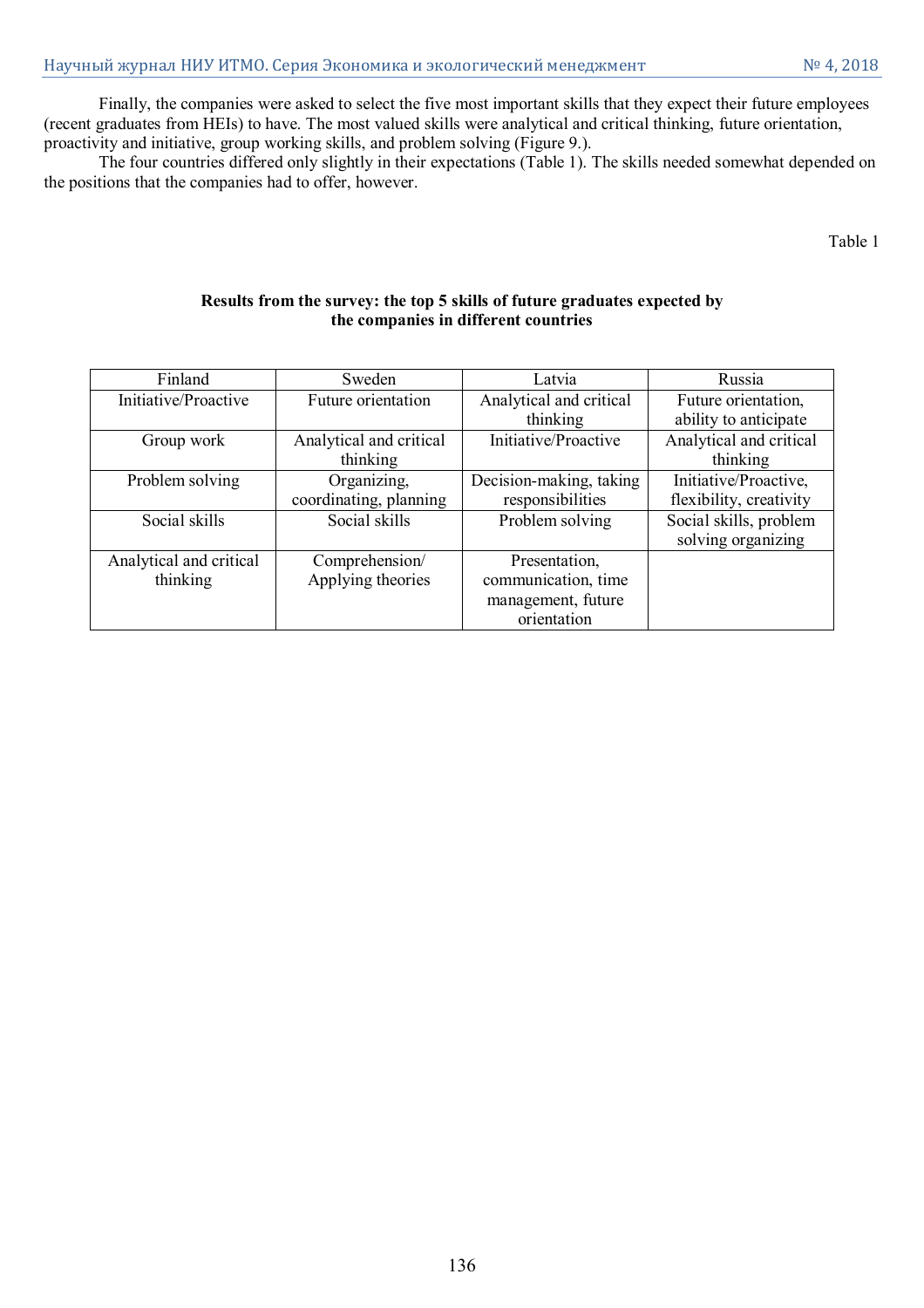

*Figure 9 – Country-specific results from the survey, question 10: The most important skills for future graduates expected by the companies (Number of responses = 51)*

In all kinds of positions analytical and critical thinking were valued as the most important skill, but for example social skills were specifically highlighted in positions related to customer services, such as project engineers and commercial engineers. Therefore, higher education should offer development possibilities in all these general working life skills, paying special attention to the five skills highlighted by all the companies who took part in the survey.

#### **Conclusion**

In the rapidly changing working life, the importance of circular economy and resource efficiency has increased and brought new demands for a more knowledge intensive education.

Circular economy and resource efficiency are relatively new, complex issues. Nevertheless, due to their importance some efforts have been taken in the Baltic Sea Region countries to support the creation of new knowledge related them.

The results of the survey presented in this paper will be used in the wider twinning projects on university-industry collaboration in the Nordic and Baltic Region and Russia, which started in 2018.The results will promote the sharing of knowledge between universities and companies, offer valuable information on the competences needed in working life, and may lead to new cooperation between Baltic and Nordic companies and universities.